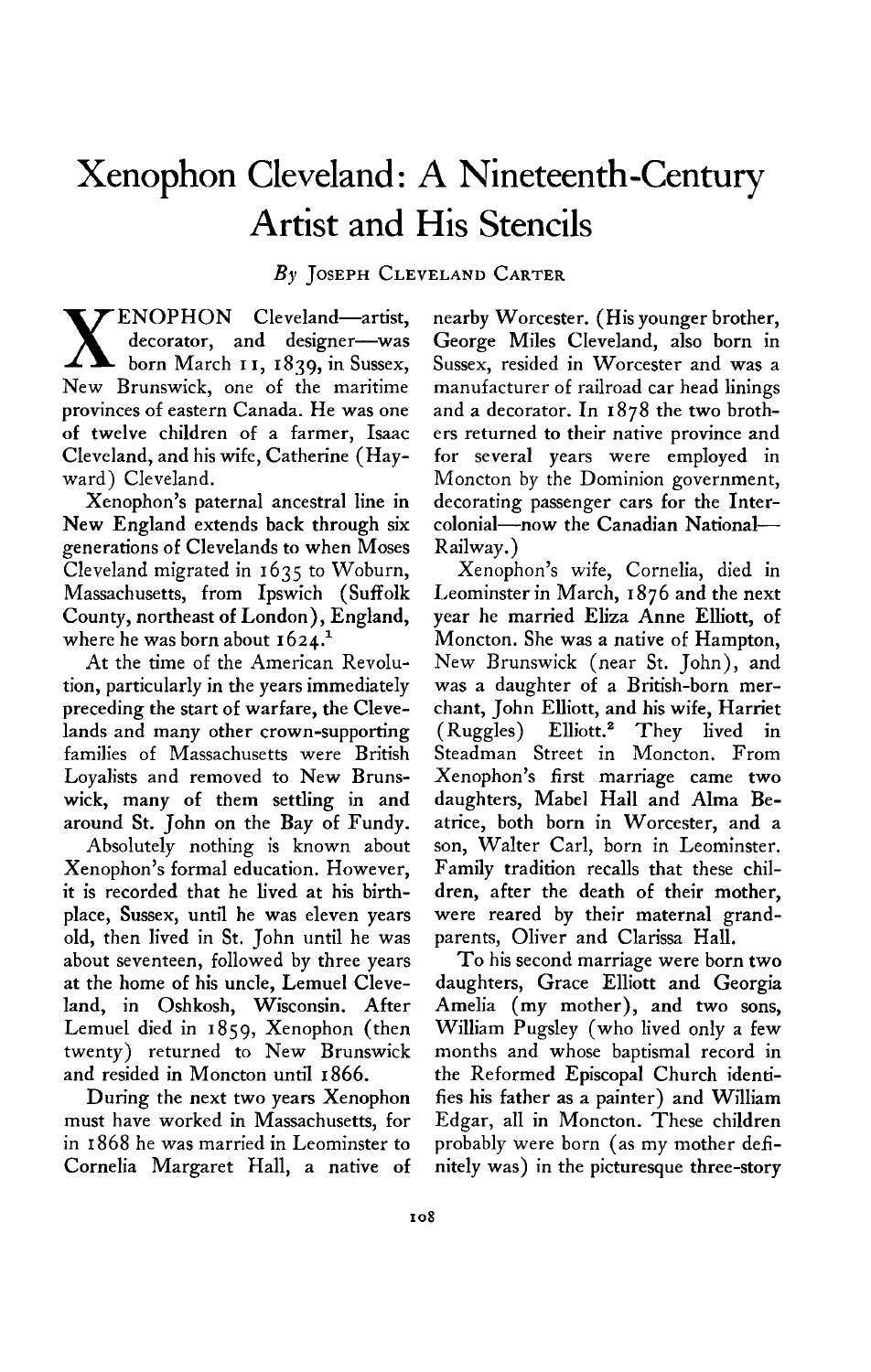**house designed, built, and owned by commissioned to decorate the interior of the Xenophon at Highfield and Princess new [1878] Pythian Hall [on Robinson Streets. Street] which style of architecture was copied** 

**Moncton, where he was employed by the**  Intercolonial Railway, from  $1877$  until **I 884 when he removed with his wife and paintings, giving the place an air of con-**

**The Xenophon Clevelands lived in from the old castle halls of England of the sixteenth century with hipped ceilings and tie b earns. The frescoing was done in a graceful design and the walls were adorned with oil** 



**FIG. I. XENOPHON CLEVELAND: CORNER STENCIL S.P.N.E.A. Collection.** 

**their three young children to Waltham, Massachusetts, and lived there about two years. (A taxpayers' list in the Moncton Times shows that in the year <sup>1880</sup> Xenophon Cleveland was a \$14.66 ratable in that New Brunswick town.)** 

**cently published book, The Moncton of 1878 "Mr. X. Cleveland placed his**  Family YMCA, calls Xenophon Cleve- numerous paintings for sale [in Monc**land "Moncton's first resident artist" ton] in the windows of the Peter Mcand adds that, at age thirty-nine, he was: Sweeney dry goods store and the R. R.** 

**tinental grandeur. Paintings by Xenophon**  Cleveland are [in 1972] in the possession of **Miss Charlotte Davison, [a resident of Moncton], who is a granddaughter of H.[enry] C. Davison [who was the husband of Xenophon Cleveland's sister, Charlotte] .3** 

**Kathlyn Downing Palmer in her re- The same volume adds that in the fall**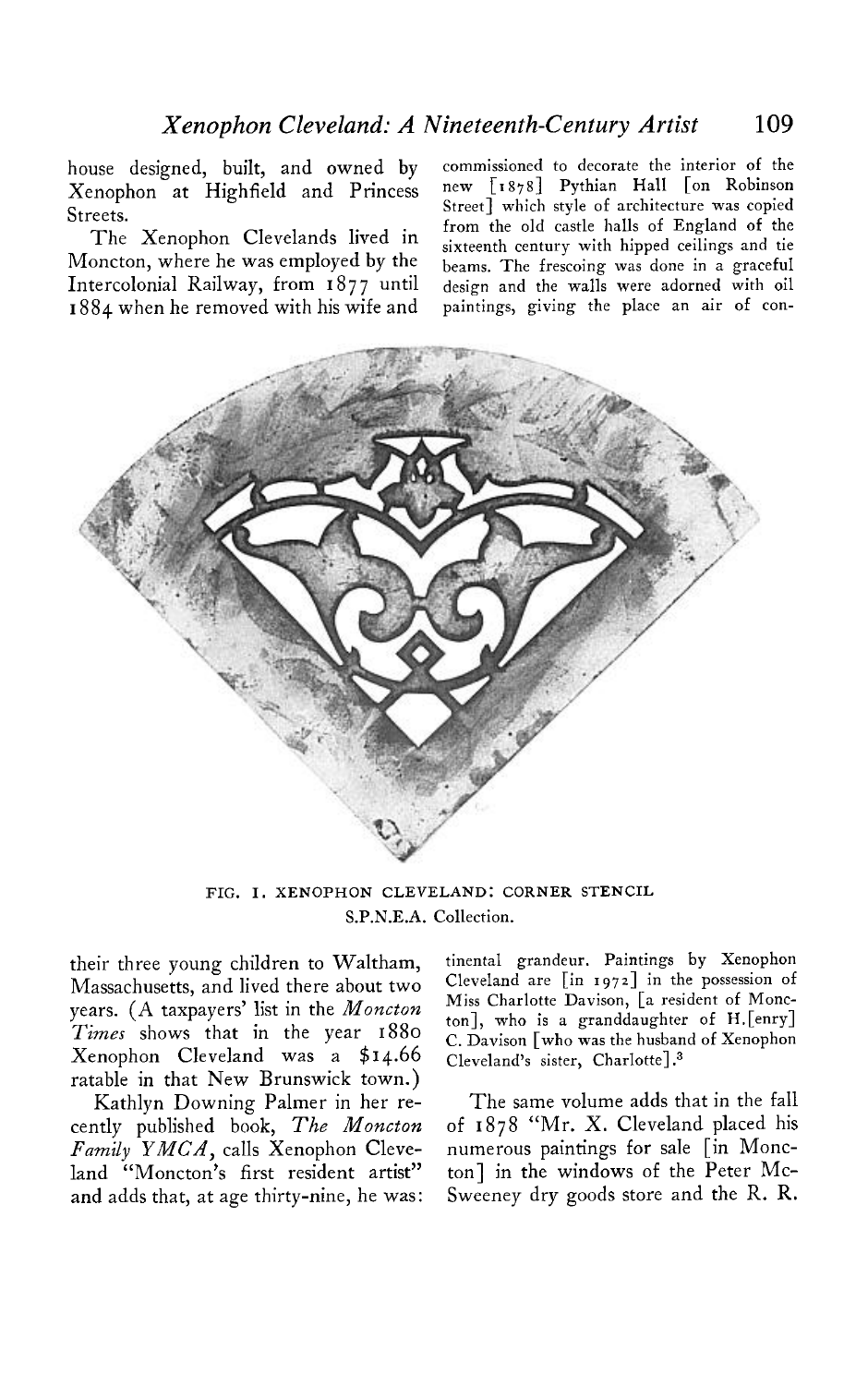**& J. E. Smith's Book Store."4 A later page of the same book carries the comment that his decoration of the "Pythian Temple" was "an outstanding artistic achievement."5** 

**Xenophon's decorations were appreciatively regarded by Oscar Wilde, "art for art's sake" cultist and poet, when he toured Eastern Canada in I 882 (following his tour of the United States), lectur-**

**Among my family papers is an old clipping from a newspaper (unnamed and undated) bearing the title, "Canoeing on the Restigouche." The news report evidently was published in the 1880's, probably in one of the newspapers of Moncton, New Brunswick. The report states:** 

**Mr. Xenophon Cleveland, formerly of Moncton, has spent several seasons in the New** 



**FIG. 2. XENOPHON CLEVELAND: BORDER STENCIL S.P.N.E.A. Collection.** 

**ing on the aesthetic movement in modern art. His two principal lectures were "The Decorative Arts" and "The House Beautiful." Wilde spent ten days in the Maritimes, and, while he was in Moncton, Kevin H. F. O'Brien reported: "citizens took him [Wilde] by carriage to points of interest, including the Pythian Hall, which he much admired, and Mr. George M. Cleveland's residence, on Highfield Street, which Wilde was to recommend later in St. John as an example of 'the house beautiful."'6** 

**Brunswick forests and on her rivers-to the good effects of which his fine paintings and sketchings sufficiently attest.** 

**Mr. Cleveland returned a few days ago from a six weeks' canoeing and sketching trip on the Restigouche [in the northwestern corner of the urovincel. He left Boston Tune 16 and on the morning of the 18th arrived at Matapedia station [at the confluence of the Matapedia and Restigouche rivers in northern**  New Brunswick]. Here his canoe was pro**visioned and camping utensils [were] taken on board. As the current is too strong for paddling up the river, he was towed by a horse to the mouth of the Keswick [Kedgwick River].**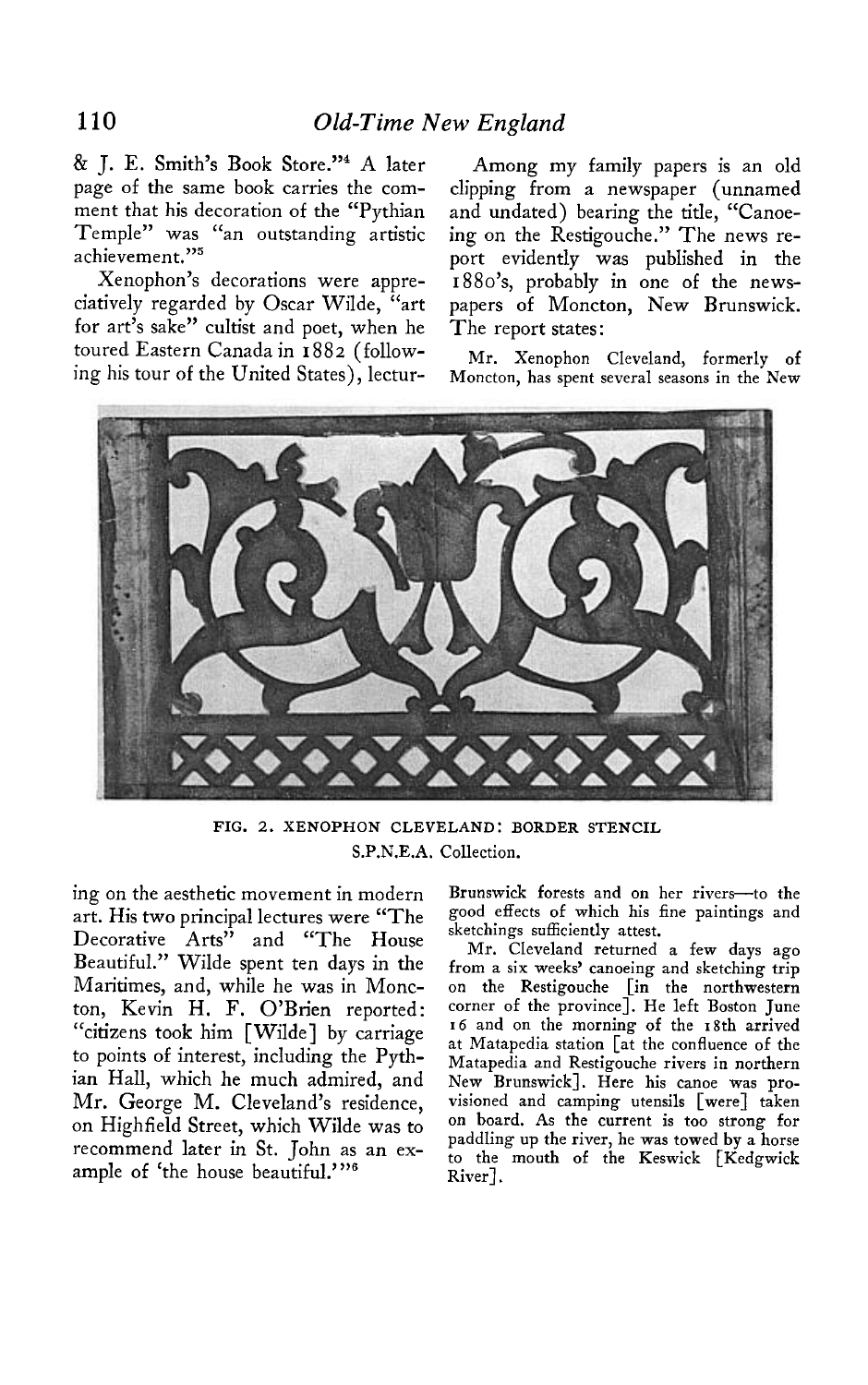**Here, in descending the river, the real trip began. Mr. Cleveland's custom was to run down about five miles a day, pitching his tent**  when night came and landing to prepare the **midday lunch or to sketch the scenery and the fishing camps.** 

**The first camp visited was that of Mr. Rogers of Beverly, Mass. Further on, he visited Mrs. Wilmot's Indian House, one of the most beautiful places on the river. It was here that Lady Macdonald [wife of Sir John Alexander Macdonald, prime minister of the Dominion of Canada] and her party camped, and during**  her stay killed nine 30-lb. salmon. Mr. Cleve**land had intended to take some photos for her of the camp at Indian House, but owing to an accident was delayed too long. He met her after breaking camp on her way to Matapedia, and made a photograph of her and the Indian in the canoe.** 

**About two days after leaving Indian House the artist, [Mr. Cleveland], arrived at Brandy Brook, where were Mr. Fearing's and Dr. Mason's camps. He remained here about a week, and during his stay visited the French settlements and made sketches of many quaint interiors. From Dr. Mason's camp he again hired a team [that is, a horse] and ascended the Upsalquich about 30 miles to the "Forks," this occupying three days.** 

**Here the Walthams [party] had been in camp two weeks. He made many sketches of the camp and photos of the party and the Indians and their canoe. The camp was broken and the whole party came to Matapedia. The Indians who accompanied the party poled back to Andover on the St. John River by again ascending the Restigouche which would take them about eight days. The canoes were those known as the Tobique. The Waltham party \_ . returned by way of St. John.** 

During the whole trip Mr. Cleveland ran **considerable risk as he had no Indian guide, and literally had to "paddle his own canoe." He now says that he has no fear of getting into a canoe and descending even so swift a river as the Restigouche.** 

**After his years in Waltham, Xenophon lived a while in Hyde Park (since 1917 a part of Boston), Massachusetts. In 1887, apparently while a resident of Hyde Park, he painted several large pic-**

**tures of the "Charles River Night Carnival" as seen at Waltham. He and his family resided in Hyde Park at least until November, 1890. Then in the spring of I 891 Xenophon, his wife, Eliza, and their three children moved to Texasfirst to Laredo on the Rio Grande, and later to Fort Worth. During the following approximately three years in Texas, Xenophon apparently was employed as a free-lance photographer, although family tradition reports he had some decorating commissions (possibly fresco or tempera) at a palace in Mexico. In Laredo his children attended a private school, but in Fort Worth they were enrolled in the city public schools.** 

**In February 1894 he and his family returned to New England, first to the Boston area, and then in April or May to Ashburnham, Massachusetts, where his daughters, Grace and Georgia, were educated at Cushing Academy. While his children were enrolled there (from 1895 to 1898), Xenophon painted the scenery and the drop curtain for a production of Shakespeare's tragic drama, "Macbeth," which was staged in the Cushing auditorium. The Clevelands lived on School Street, a short distance from the academy.** 

**He died of pneumonia at age sixty in 1899 in Springfield, Massachusetts (on the death certificate he was identified as a designer), and is buried beside his first wife, Cornelia, in Evergreen Cemetery, Leominster, in which city he was then recorded as a resident. While in Leominster he had been a decorator of parlor cars for at least seven years for the Fitchburg Railroad Company.** 

**As an artist, Xenophon Cleveland was self-educated and never "took lessons" in painting or in designing or decorating.**